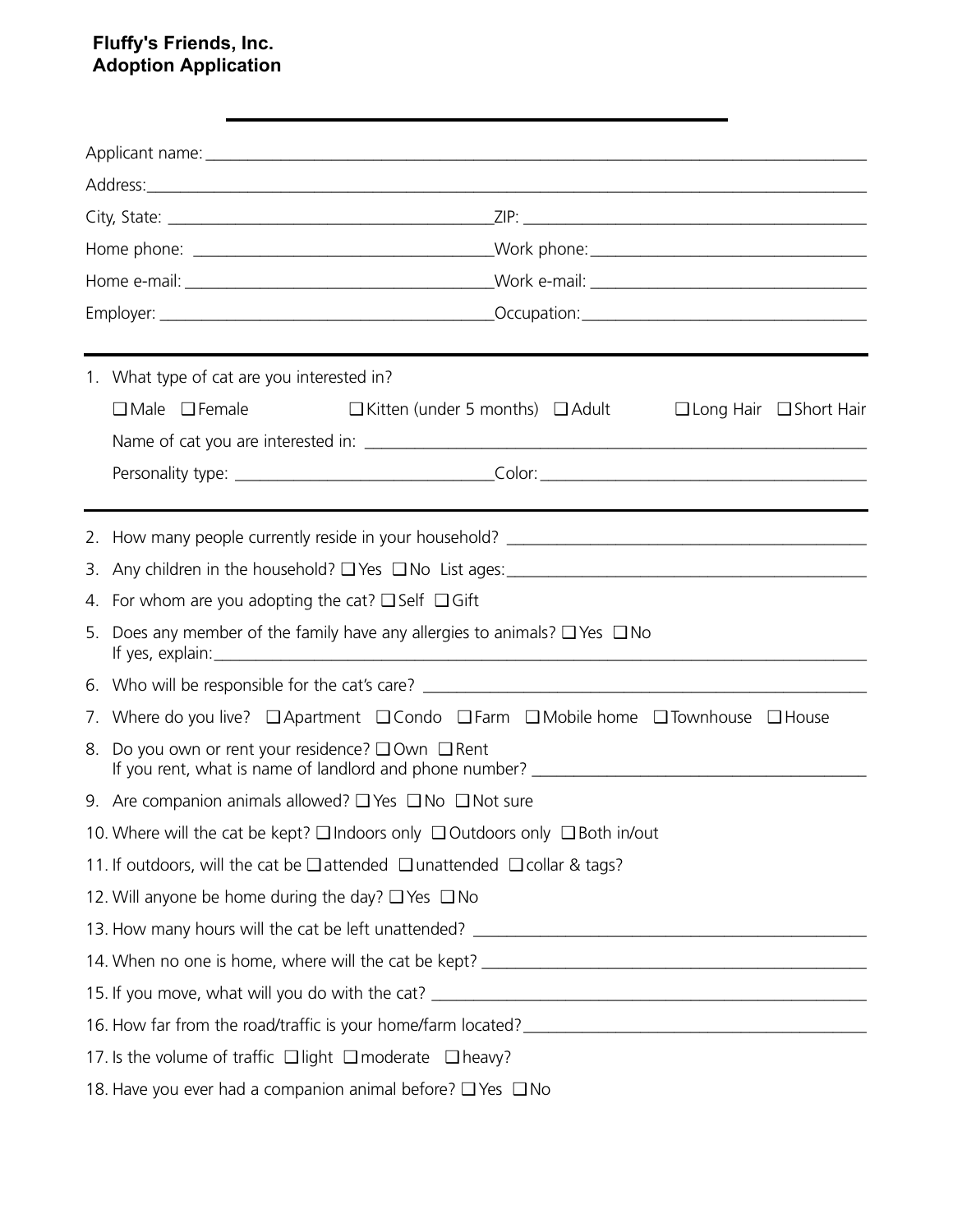19. Describe those companion animals you still care for or that are living in your household.

| Name | <b>Breed</b> | Age | Neutered? | Kept where | Time in your care |
|------|--------------|-----|-----------|------------|-------------------|
|      |              |     |           |            |                   |
|      |              |     |           |            |                   |
|      |              |     |           |            |                   |
|      |              |     |           |            |                   |
|      |              |     |           |            |                   |

20. Describe those companion animals you no longer care for:

| Name | <b>Breed</b> | Age | Neutered? Kept where | Time in<br>your care | Reason no<br>longer with you |
|------|--------------|-----|----------------------|----------------------|------------------------------|
|      |              |     |                      |                      |                              |
|      |              |     |                      |                      |                              |
|      |              |     |                      |                      |                              |

21. Are your companion animals current on their vaccinations? ❑ Yes ❑ No

22. Please provide name of your veterinarian: \_\_\_\_\_\_\_\_\_\_\_\_\_\_\_\_\_\_\_\_\_\_\_\_\_\_\_\_\_\_\_\_\_\_

23. Please provide telephone number of your veterinarian: \_\_\_\_\_\_\_\_\_\_\_\_\_\_\_\_\_\_\_\_\_\_

24. Are you financially able and willing to provide annual checkups, vaccinations, and ANY medical care necessary? ❑ Yes ❑ No

25. If you have a dog, is he/she permitted to run loose?  $\square$  Yes  $\square$  No

26. What precautions would you take to properly introduce a new cat into your home if you have other animals (a dog, bird, rabbit, another cat, etc.)?  $\frac{1}{2}$ 

\_\_\_\_\_\_\_\_\_\_\_\_\_\_\_\_\_\_\_\_\_\_\_\_\_\_\_\_\_\_\_\_\_\_\_\_\_\_\_\_\_\_\_\_\_\_\_\_\_\_\_\_\_\_\_\_\_\_\_\_\_\_\_\_\_\_\_\_\_\_\_\_\_\_\_\_\_\_\_\_\_\_\_\_\_\_\_\_\_\_\_\_\_

\_\_\_\_\_\_\_\_\_\_\_\_\_\_\_\_\_\_\_\_\_\_\_\_\_\_\_\_\_\_\_\_\_\_\_\_\_\_\_\_\_\_\_\_\_\_\_\_\_\_\_\_\_\_\_\_\_\_\_\_\_\_\_\_\_\_\_\_\_\_\_\_\_\_\_\_\_\_\_\_\_\_\_\_\_\_\_\_\_\_\_\_\_

\_\_\_\_\_\_\_\_\_\_\_\_\_\_\_\_\_\_\_\_\_\_\_\_\_\_\_\_\_\_\_\_\_\_\_\_\_\_\_\_\_\_\_\_\_\_\_\_\_\_\_\_\_\_\_\_\_\_\_\_\_\_\_\_\_\_\_\_\_\_\_\_\_\_\_\_\_\_\_\_\_\_\_\_\_\_\_\_\_\_\_\_\_

27. What will you do if your new cat does not get along with your present companion animals?

28. Are you planning on declawing? ❑ Yes ❑ No ❑ Not sure

29. Have you ever adopted an animal from a rescue/animal control agency? ❑ Yes ❑ No

30. Have you ever had an application rejected for adoption of an animal from a rescue/animal control facility? ❑ Yes ❑ No If yes, explain: \_\_\_\_\_\_\_\_\_\_\_\_\_\_\_\_\_\_\_\_\_\_\_\_\_\_\_\_\_\_\_\_\_\_\_\_\_\_\_\_\_\_\_\_\_\_\_\_\_\_\_\_\_\_\_\_\_\_\_\_\_\_

31. Why do you want to adopt a cat?\_\_\_\_\_\_\_\_\_\_\_\_\_\_\_\_\_\_\_\_\_\_\_\_\_\_\_\_\_\_\_\_\_\_\_\_\_\_\_\_\_\_\_\_\_\_\_\_\_\_\_\_\_\_\_\_\_\_\_\_\_

32. If a disciplinary or behavior problem arises, what steps will you take to work on it?

33. Are you familiar with your local animal control laws? ❑ Yes ❑ No

34. Are you willing to sign legal pet adoption papers? ❑ Yes ❑ No

35. Do you agree to permit a visit to your home/farm by appointment?  $\square$  Yes  $\square$  No

By signing this form, I/we acknowledge that all information on this form is true and correct. I/we understand that any misrepresentation of fact may result in Fluffy's Friends, Inc. refusing adoption privileges to me/us. If my/our request for adoption is approved and later Fluffy's Friends, Inc. discovers the above information is not true or correct, Fluffy's Friends, Inc. reserves the right to remove the adopted cat from my home/farm.